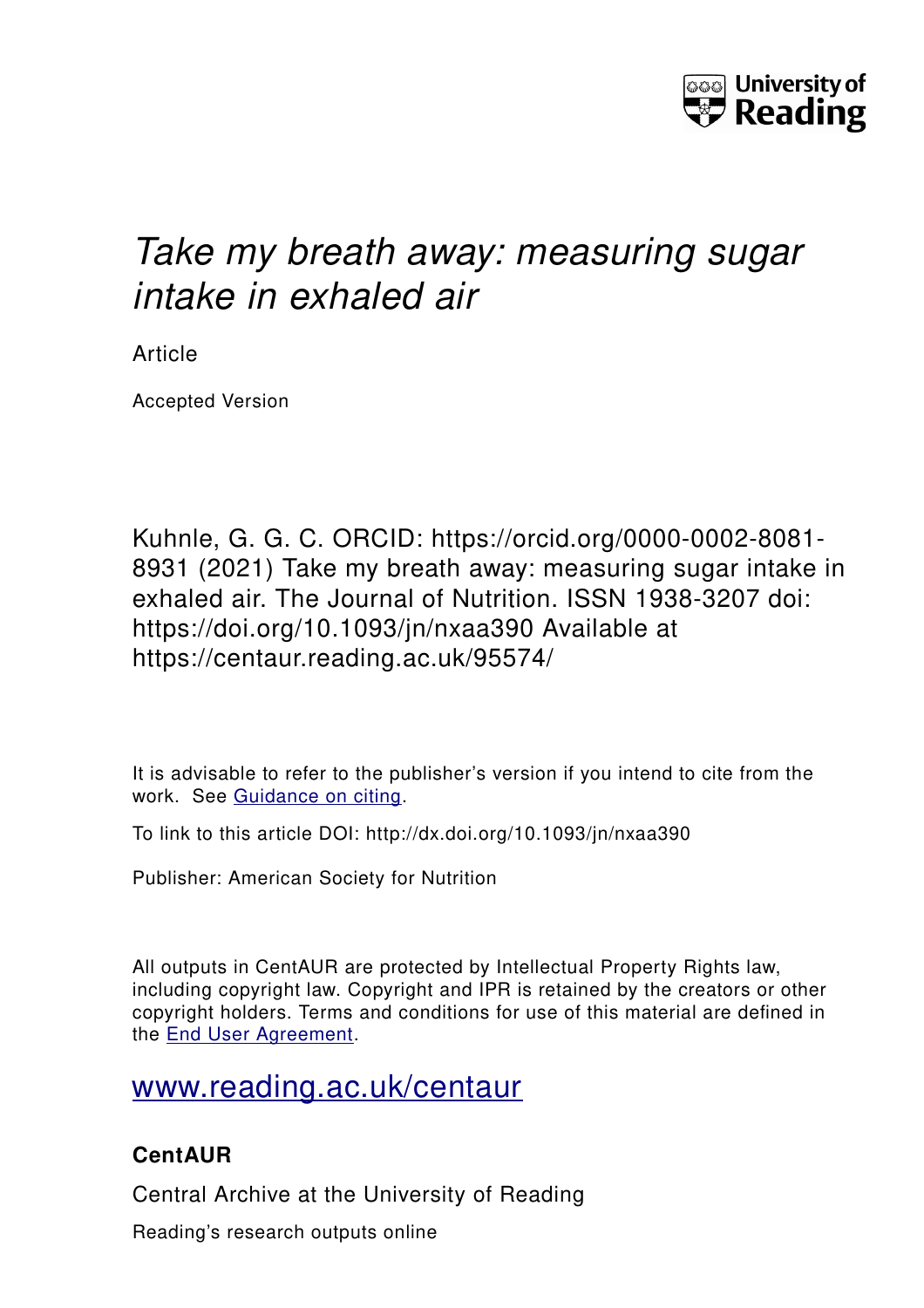| $\mathbf{1}$   | Title: Take my breath away: measuring sugar intake in exhaled air         |
|----------------|---------------------------------------------------------------------------|
| $\overline{2}$ |                                                                           |
| 3              | Gunter G. C. Kuhnle                                                       |
| 4              | Department of Food and Nutritional Sciences, University of Reading, UK;   |
| 5              |                                                                           |
| 6              | Author's last names for PubMed Indexing:                                  |
| 7              | Kuhnle                                                                    |
| 8              |                                                                           |
| 9              | The author has no conflict of interest to declare.                        |
| 10             |                                                                           |
| 11             | Corresponding author:                                                     |
| 12             | Gunter G. C. Kuhnle                                                       |
| 13             | Department of Food and Nutritional Sciences                               |
| 14             | University of Reading                                                     |
| 15             | Reading RG6 6UR                                                           |
| 16             | <b>United Kingdom</b>                                                     |
| 17             | g.g.kuhnle@reading.ac.uk                                                  |
| 18             | +44 118 378 7723                                                          |
| 19             |                                                                           |
| 20             | Running title: Take my breath away: measuring sugar intake in exhaled air |
| 21             | The author has not received any support for this article.                 |
|                |                                                                           |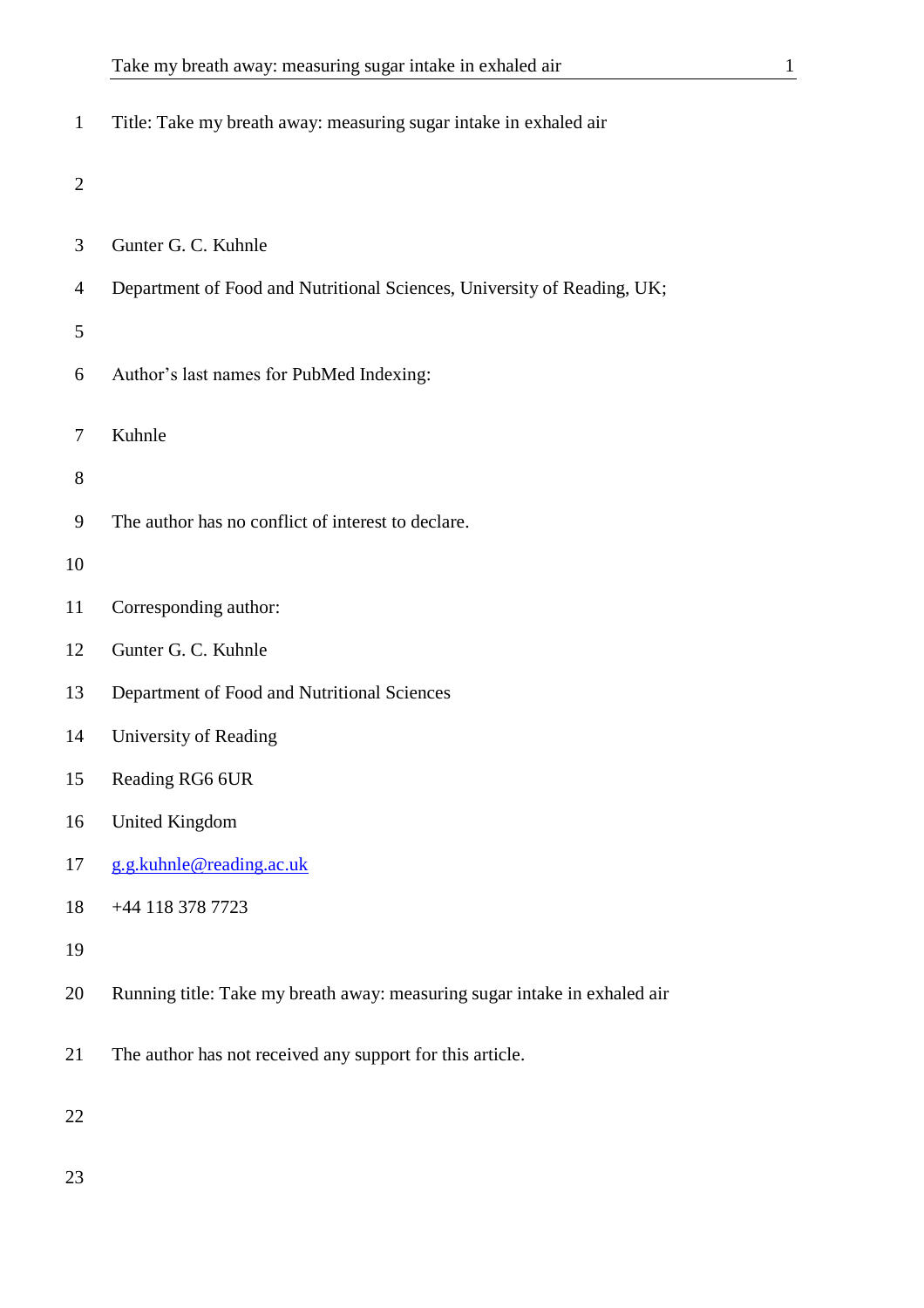People who eat more sugar are less likely to be overweight or obese than people who eat more sugar - at least when we rely on what those people tell us they eat. Alas, for those of us with a sweet tooth, this is no longer true when using an objective measure of intake (1). Unfortunately, this is not restricted to sugar intake, but many other foods: self-reported dietary measures are often biased and neither precise nor accurate. This is well known, and there have been many approaches to improve these measurements: for individual compounds such as sugars however, nutritional biomarkers are among the most reliable instruments (2) as they neither rely on self-reported dietary data nor on food composition tables which introduce further uncertainty.

 Stable isotope ratios are commonly used in many research areas to investigate diet, but they are remarkably absent from research into human nutrition. O'Brien and colleagues have provided some outstanding data to demonstrate how useful stable isotope ratios can be to nutrition research and made a very good case for a much wider use. They have been used in observational studies (3), but their potential has still not been realised. This is in particular surprising when considering that they can provide information on long-term dietary intake when measured in hair or nails, specimens that are easily accessible (4). A further advantage of stable isotope ratios is that they can provide information about the origin of a compound – for example whether dietary protein has been derived from plant or animal sources.

 There is currently a considerable interest in the impact of sugar intake on health, especially of added sugar or from sugar sweetened beverages. Research into long-term associations between sugar intake and health are impeded by the difficulties of estimating actual sugar intake accurately. In populations where added sugars are mainly from C4 plants such as 47 corn and sugar cane, stable carbon isotope ratios (CIR,  $\delta^{13}$ C) are ideally suitable as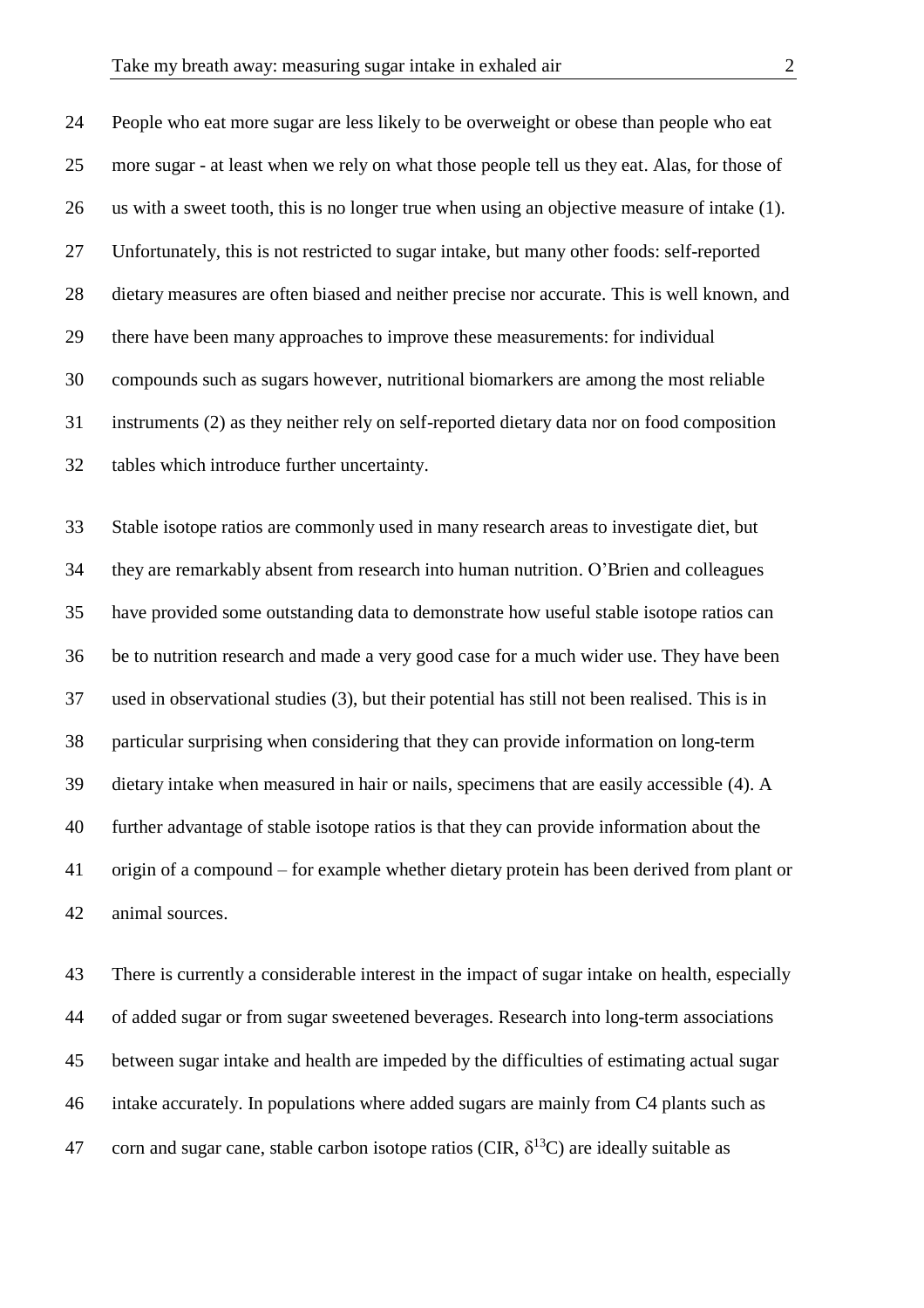biomarkers of added sugar. C3 plants use ribulose-1,5-bisphosphate carboxylase/oxygenase (RuBisCo) for carbon fixation, and this enzyme discriminates against heavier carbon isotopes in CO2. C4 plants however use a different metabolic strategy which does not result in the same discrimination, and thus C4 plants contain a 52 higher amount of <sup>13</sup>C and consequently sugar derived from these plants has a higher  $\delta^{13}C$ . 53 Previously, Cook and colleagues have shown that  $\delta^{13}$ C of blood glucose has a strong relationship with sugar intake in a US population (5), where sugar is mainly derived from C4 plants.

 A key obstacle for the use of nutritional biomarkers is sample collection, processing and 57 analysis. In order to analyse  $\delta^{13}$ C-glucose in blood, extensive sample processing is necessary which is time consuming and laboursome. In this issue of the *Journal of Nutrition*, O'Brien and colleagues (6) investigate a very different approach: instead of collecting blood samples with all the associated difficulties, they use breath samples and analyse CIR of exhaled CO<sup>2</sup> using cavity ring-down spectroscopy and found a strong association with added sugar intake. The advantage of the method is that breath can be easily – and non-invasively – sampled and quickly analysed without the need for laborious sample preparation. Like 24h dietary recalls, a breath sample can only provide a dietary snapshot – but with repeat analyses, it can provide useful information on long term diet.

 The big question is: how can these results be interpreted? In contrast to blood glucose, which is mainly derived from dietary carbohydrates and glucogenic amino acids, exhaled 68 CO<sub>2</sub> can also be derived from fat metabolism. The  $\delta^{13}$ C of lipids is lower than that of non- lipid molecules as lipid synthesis discriminates against the heavier carbon isotope. A shift 70 to carbohydrate metabolism therefore increases  $\delta^{13}$ C-CO<sub>2</sub>, independent of the dietary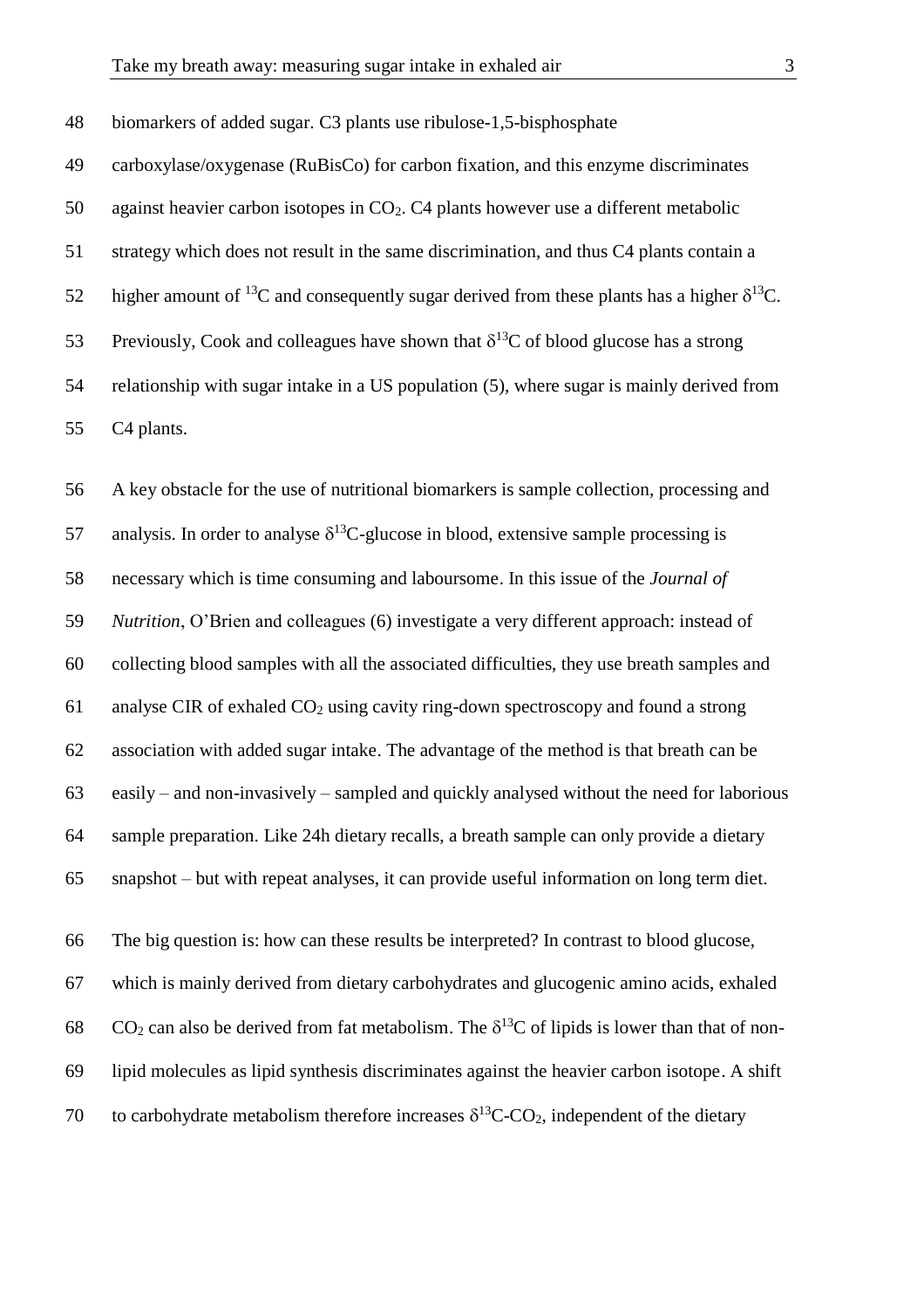| 71 | source of carbohydrates (6). A combination with the respiratory quotient could therefore |
|----|------------------------------------------------------------------------------------------|
| 72 | help to interpret the results better.                                                    |

 The results of O'Brien and colleagues found the acute change in breath CIR to be strongest, which shows the rapid metabolism of added sugars. The study design did not allow to investigate whether breath CIR could be used to estimate long-term, habitual added sugar and sugar-sweetened beverage consumption, which would make this more useful for long-term dietary assessment. It is important that future research explores this approach and evaluates this biomarker in a larger population.

 The approach described here has unfortunately one crucial limitation: it relies on a food system where the main sources of added sugar and sugar in SSBs are C4 plants, i.e. corn and sugar cane. While this is the case for the USA, the marker would not work in Europe where sugar is mainly produced from sugar beet, a C3 plant.

 Using stable isotope ratios to estimate dietary intake in humans is still very much a rough diamond (7), but studies like this help polishing it. There are sufficient data to justify a much wider use in nutritional research, and it is important that such an important technique gets the recognition it deserves. It is time for those working in this field to collaborate more closely with each other and make this technique better known among nutrition researchers and help it realise its potential.

References

 1. Bingham SA, Luben R, Welch AA, Tasevska N, Wareham NJ, Khaw K-T. Epidemiologic assessment of sugars consumption using biomarkers: comparisons of obese and nonobese individuals in the European prospective investigation of cancer 93 Norfolk. Cancer epidemiology, biomarkers & prevention : a publication of the American Association for Cancer Research, cosponsored by the American Society of Preventive Oncology. 2007 Aug;16:1651-4.